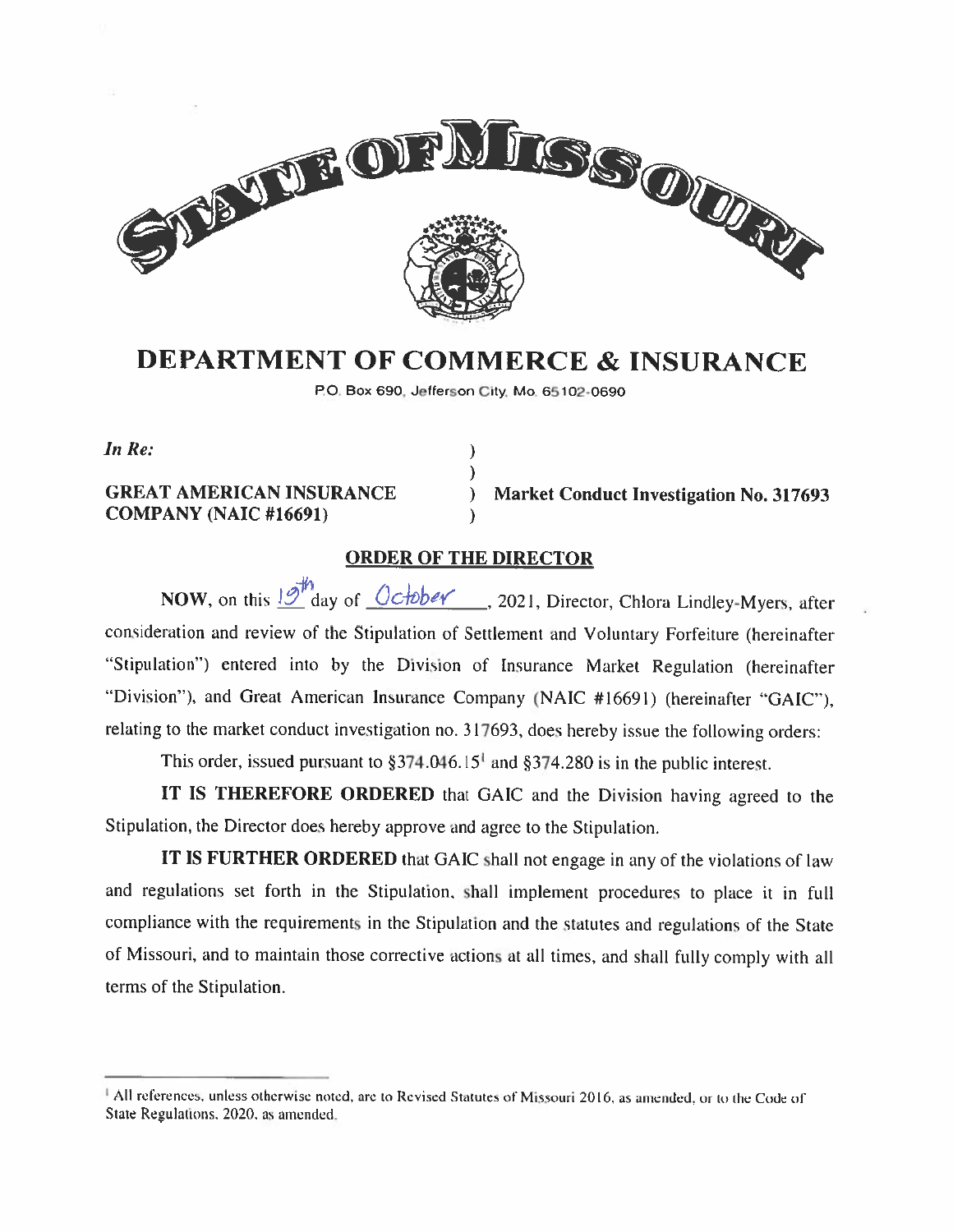IT IS FURTHER ORDERED that GAIC shall pay, and the Department of Commerce and Insurance, State of Missouri, shall accept, the Voluntary Forfeiture of \$500.00, payable to the Missouri State School Fund.

## IT 15 SO ORDERED.

IN WITNESS WHEREOF, <sup>I</sup> have hereunto set my hand and affixed the seal of my office in Jefferson City, Missouri, this  $\frac{1}{10}$  day of  $\frac{Det}{Det}$ . 2021.

hyerr rend la Chlora Lindley-Mycrs



Director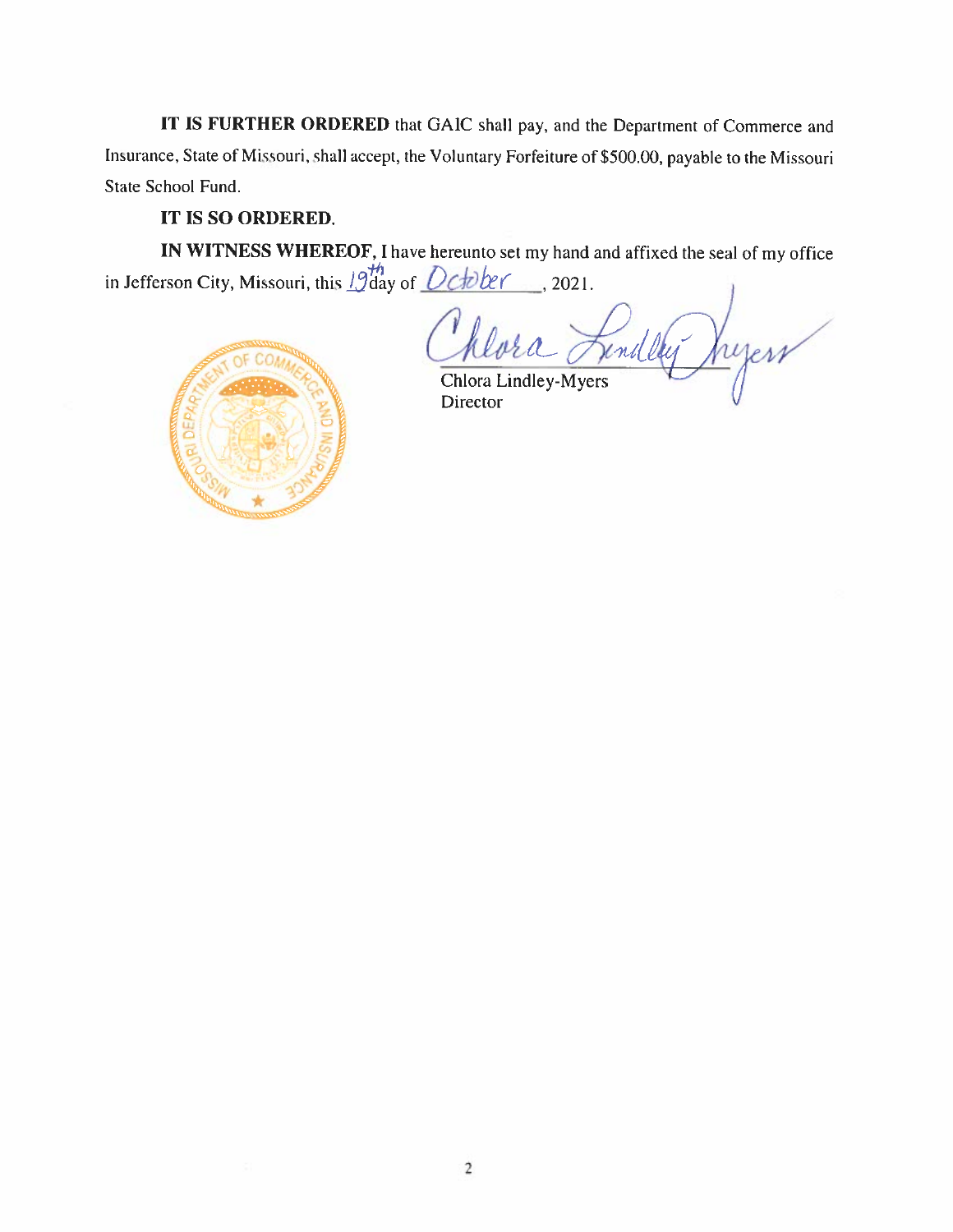#### **IN THE DEPARTMENT OF COMMERCE AND INSURANCE STATE OF MISSOURI**

**)**

*In Re:* **)**

# **GREAT AMERICAN INSURANCE ) Market Conduct Investigation COMPANY (NAIC #16691) ) No. 317693**

#### **STIPULATION OF SETTLEMENT AND VOLUNTARY FORFEITURE**

It is hereby stipulated and agreed by the Division of Insurance Market Regulation (hereinafter "the Division") and Great American Insurance Company (NAIC # 16691) (hereinafter GAIC"), as follows:

**WHEREAS**, the Division is a unit of the Missouri Department of Commerce and Insurance (hereinafter "the Department"), an agency of the State of Missouri, created and established for administering and enforcing all laws in relation to insurance companies doing business in the State of Missouri;

**WHEREAS**, GAIC has been granted a certificate of authority to transact the business of insurance in the State of Missouri;

**WHEREAS**, the Division conducted a market conduct investigation of GAIC, investigation #317693; and

**WHEREAS**, based on the market conduct investigation of GAIC, the Division alleges that:

1. GAIC used unfiled rates for 13 private/personal casualty aircraft policies in violation of  $\S 379.321.1<sup>1</sup>$  $\S 379.321.1<sup>1</sup>$  $\S 379.321.1<sup>1</sup>$ 

2. GAIC did not submit an Exhibit B consent to rate filing for 13 private/personal casualty aircraft policies in violation of §379.321.1 and 20 CSR 500-4.300 (2) (A).

<span id="page-2-0"></span>Ĩ. <sup>1</sup> All references, unless otherwise noted, are to Missouri Revised Statutes 2016, as amended or to the Code of State Regulations, 2020, as amended.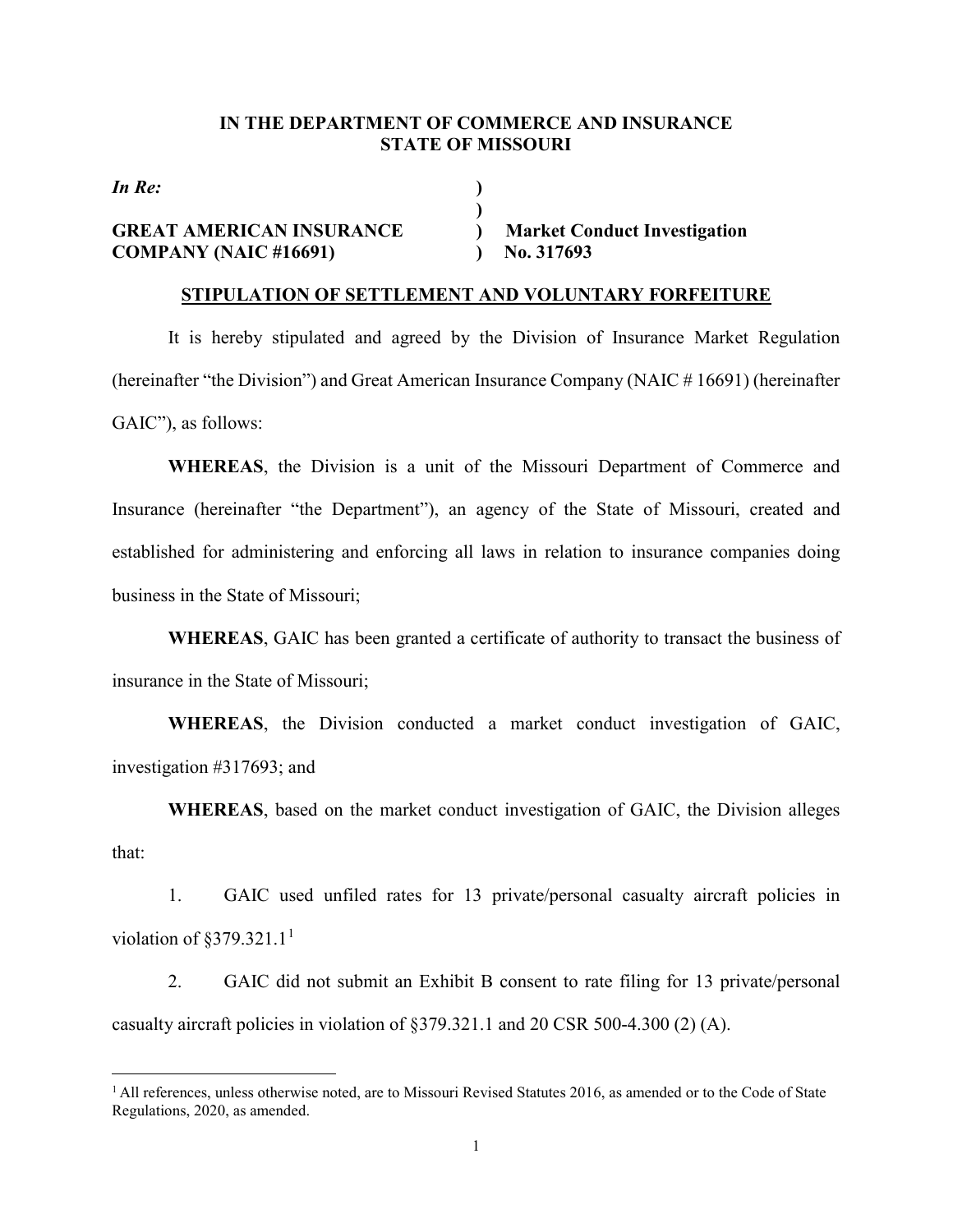3. GAIC rated five commercial casualty aircraft policies applying base rate modification factors exceeding  $+$  or  $-$  25% in violation of §379.318 (4), 379.321.6 (10) and 20 CSR 500-4.100 (7) (A).

**WHEREAS**, the Division and GAIC have agreed to resolve the issues raised in the market conduct investigation as follows:

A. **Scope of Agreement.** This Stipulation of Settlement and Voluntary Forfeiture (hereinafter "Stipulation") embodies the entire agreement and understanding of the signatories with respect to the subject matter contained herein. The signatories hereby declare and represent that no promise, inducement or agreement not herein expressed has been made, and acknowledge that the terms and conditions of this agreement are contractual and not a mere recital.

B. **Remedial Action.** GAIC agrees to take remedial action to resolve the issues raised in the market conduct investigation and agrees to maintain such remedial actions at all times. Such remedial actions shall consist of the following:

1. If GAIC issues personal/private casualty and/or excess aviation insurance on Missouri risks, GAIC agrees to file with the Director of the Department (hereinafter "Director") all rates and rules for such private/personal casualty and/or excess aircraft policies, and to only utilize filed rates and rate factors (which does not include rate ranges). GAIC shall make such filing through the System for Electronic Rate and Form Filing ("SERFF") and include a statement indicating that as a result of a Missouri market conduct investigation this filing is being made.

2. If GAIC issues personal/private casualty aviation insurance on Missouri risks, GAIC agrees to file with the Department an Exhibit B consent to rate form on a monthly basis for any private/personal casualty aircraft policies where the rates deviate from the filed rates.

3. GAIC agrees to file with the Department an Exhibit B consent to rate form on a monthly basis for any commercial casualty and/or excess aircraft policies with Missouri risks

2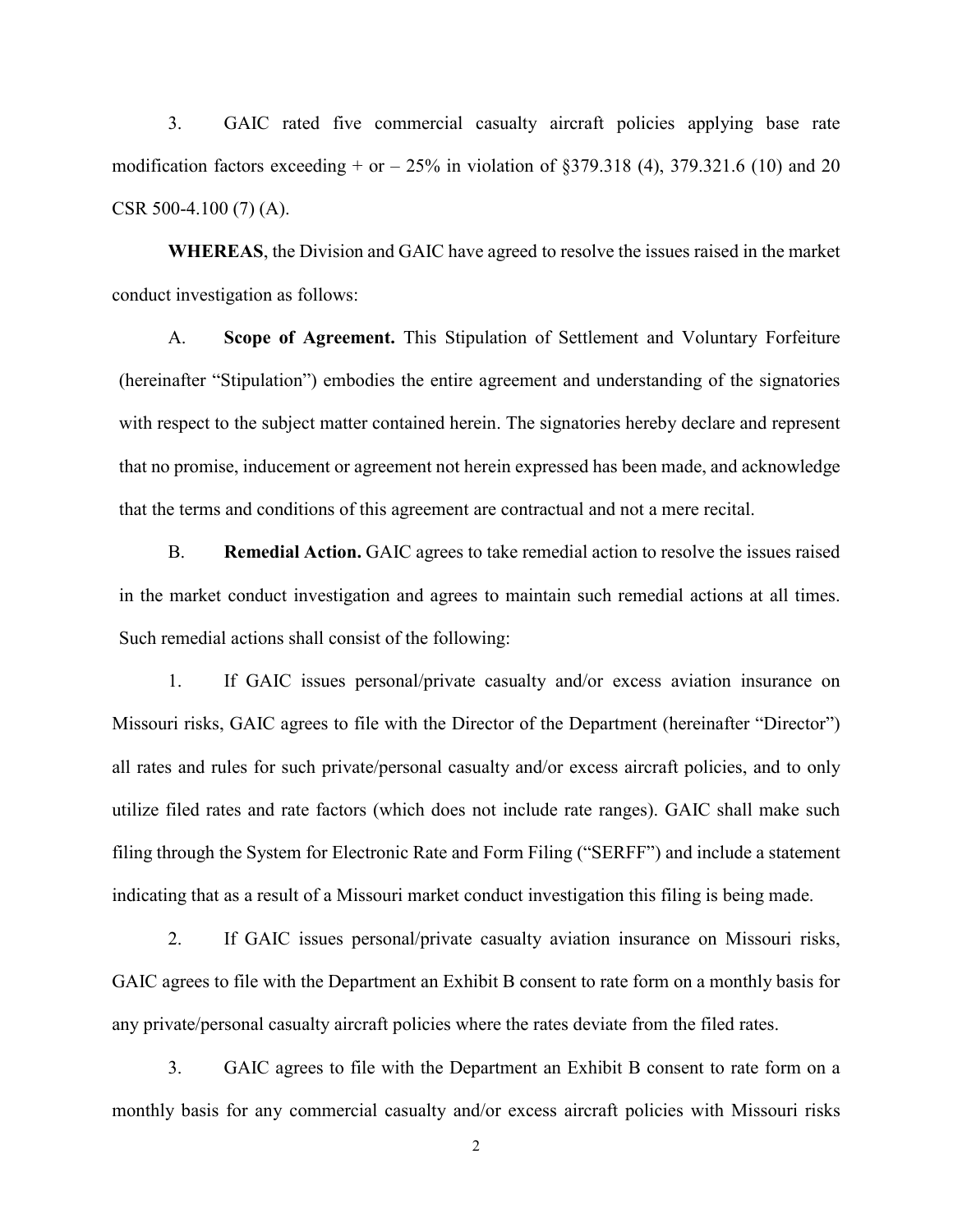where the rates deviate from the filed rates.

4. GAIC agrees to amend its commercial casualty and/or excess aircraft rate filing to remove individual risk premium modifications ("IRPM"') and/or schedule rating factors that exceed  $+$  or  $-$  25% within thirty (30) days of the date of the Order approving this Stipulation. The SERFF filing will include a statement indicating that as a result of a Missouri market conduct investigation an amended filing is being made.

5. GAIC agrees that it will not utilize IRPM or scheduled rating factors that exceed + or – 25% on commercial casualty and excess aircraft policies with Missouri risks.

6. GAIC agrees to provide a premium refund to any policyholder identified in the investigation where a base rate modification factor was applied that exceeded  $+ 25\%$ . Interest, in an amount determined by §374.191 must be included with the refund. In addition, a letter should be included with the refund payment indicating, "as a result of a Missouri market conduct investigation, it was found that a premium refund was owed."

7. GAIC agrees to conduct a review of all Missouri commercial casualty and excess aircraft policies from January 1, 2019 to the date of the Order approving this Stipulation to determine if policies were rated using scheduled rating/base rate modifications exceeding +25%. If additional payments are owed, GAIC agrees it will make such premium refunds to these policyholders, and will include interest as determined under §374.191. A letter will be included with the payment indicating, "as a result of a Missouri market conduct investigation, it was found that a premium refund was owed."

C. **Compliance.** GAIC agrees to file documentation with the Division, in a format acceptable to the Division, within 60 days of the entry of a final order of any remedial action taken pursuant to Paragraph B to implement compliance with the terms of this Stipulation, including providing an accounting of all refunds issued to policyholders as a result of this Stipulation. Such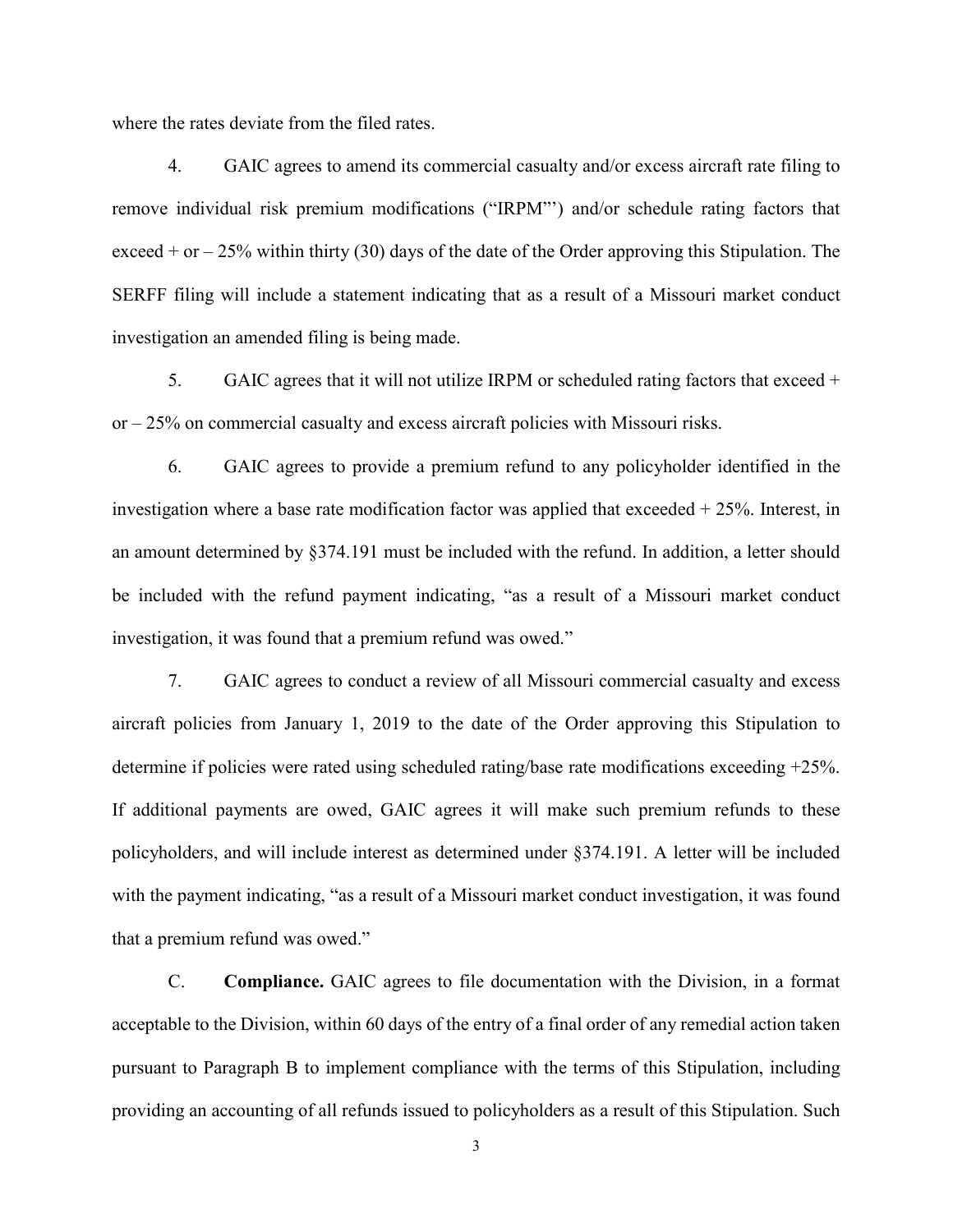documentation is provided pursuant to §374.190.

D. **Ongoing Investigation.** GAIC agrees to pay any reasonable investigation fees expended by the Division in conducting its review of the documentation provided by GAIC pursuant to Paragraph C of this Stipulation.

E. **Voluntary Forfeiture.** GAIC agrees, voluntarily and knowingly, to surrender and forfeit the sum of \$500.00 such sum payable to the Missouri State School Fund, in accordance with §374.049.11 and §374.280.2.

F. **Non-Admission.** Nothing in this Stipulation shall be construed as an admission by GAIC, this Stipulation being part of a compromise settlement to resolve disputed factual and legal allegations arising out of the above-referenced market conduct investigation.

G. **Waivers.** GAIC, after being advised by legal counsel, does hereby voluntarily and knowingly waive any and all rights for procedural requirements, including notice and an opportunity for a hearing, and review or appeal by any trial or appellate court, which may have otherwise applied to the above-referenced market conduct investigation.

H. **Changes.** No changes to this Stipulation shall be effective unless made in writing and agreed to by representatives of the Division and GAIC.

I. **Governing Law.** This Stipulation shall be governed and construed in accordance with the laws of the State of Missouri.

J. **Authority.** The signatories below represent, acknowledge, and warrant that they are authorized to sign this Stipulation, on behalf of the Division and GAIC respectively.

K. **Counterparts.** This Stipulation may be executed in multiple counterparts, each of which shall be deemed an original and all of which taken together shall constitute a single document. Execution and delivery of this Stipulation by facsimile or by an electronically

4